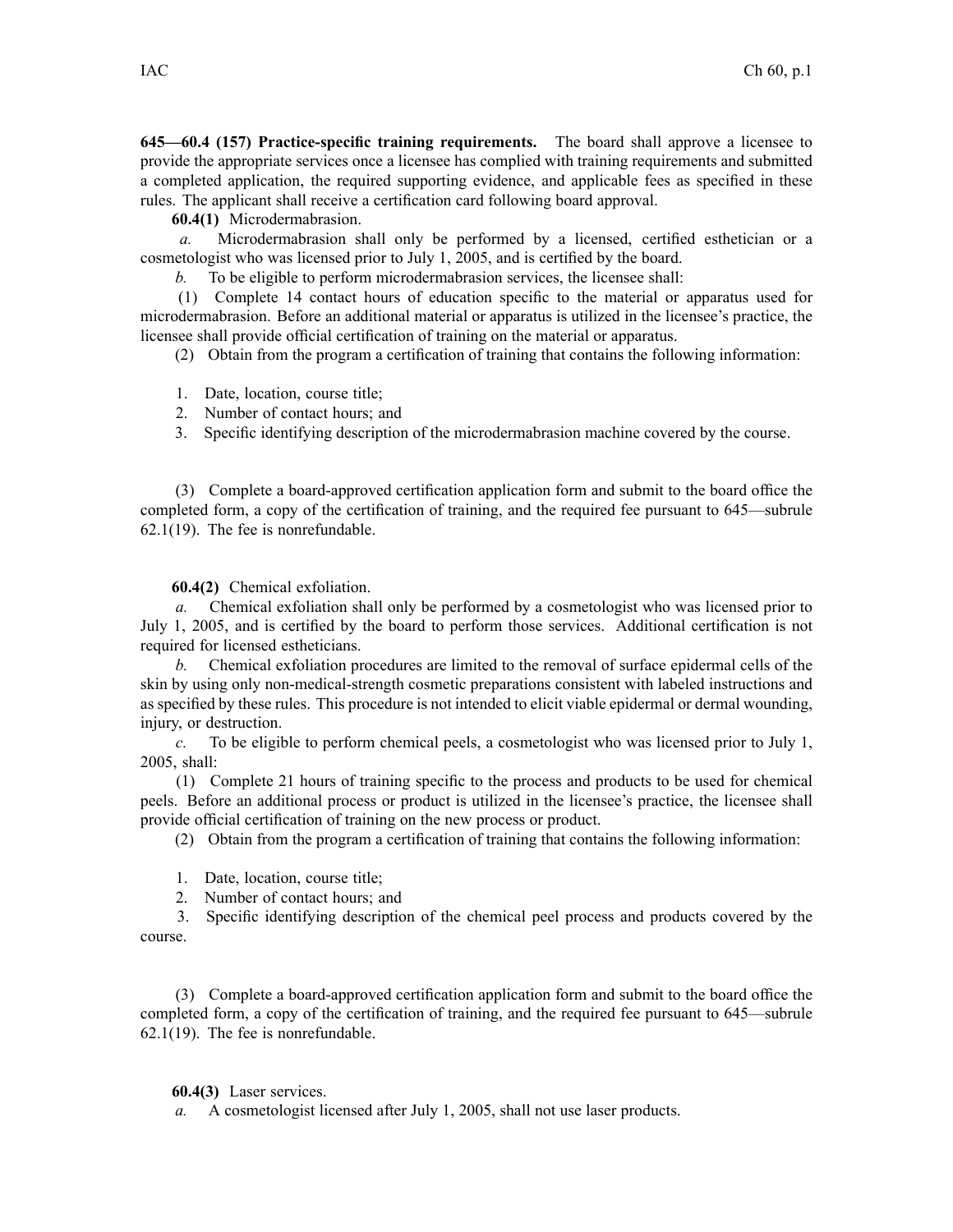*b.* An electrologist shall only provide hair removal services when using <sup>a</sup> laser.

*c.* Estheticians and cosmetologists shall use laser for cosmetic purposes only.

*d.* Cosmetologists licensed prior to July 1, 2005, electrologists and estheticians must be certified to perform laser services.

*e.* When <sup>a</sup> laser service is provided to <sup>a</sup> minor by <sup>a</sup> licensed cosmetologist, esthetician or electrologist who has been certified by the board, the licensee shall work under the general supervision of <sup>a</sup> physician. The paren<sup>t</sup> or guardian shall sign <sup>a</sup> consent form prior to services being provided. Written permission shall remain in the client's permanen<sup>t</sup> record for <sup>a</sup> period of five years.

*f.* To be eligible to perform laser services, <sup>a</sup> cosmetologist who was licensed on or before July 1, 2005, an electrologist, or an esthetician shall:

(1) Complete 40 hours of training specific to each laser machine, model or device to be used for laser services. Before an additional machine, model or device is utilized in the licensee's practice, the licensee shall submit official certification of training on the new machine, model or device.

(2) Obtain from the program <sup>a</sup> certification of training that contains the following information:

- 1. Date, location, course title;
- 2. Number of contact hours;
- 3. Specific identifying description of the laser equipment; and

4. Evidence that the training program includes <sup>a</sup> safety training componen<sup>t</sup> which provides <sup>a</sup> thorough understanding of the procedures to be performed. The training program shall address fundamentals of nonbeam hazards, managemen<sup>t</sup> and employee responsibilities relating to control measures, and regulatory requirements.

(3) Complete <sup>a</sup> board-approved certification application form and submit to the board office the completed form, <sup>a</sup> copy of the certification of training, and the required fee pursuan<sup>t</sup> to 645—subrule 62.1(19). The fee is nonrefundable.

**60.4(4)** IPL hair removal treatments.

- *a.* A cosmetologist licensed after July 1, 2005, shall not use IPL devices.
- *b.* An IPL device shall only be used for hair removal.

*c.* Cosmetologists licensed prior to July 1, 2005, electrologists and estheticians must be certified to perform IPL services.

*d.* When IPL hair removal services are provided to <sup>a</sup> minor by <sup>a</sup> licensed cosmetologist, esthetician or electrologist who has been certified by the board, the licensee shall work under the general supervision of <sup>a</sup> physician. The paren<sup>t</sup> or guardian shall sign <sup>a</sup> consent form prior to services being provided. Written permission shall remain in the client's permanen<sup>t</sup> record for <sup>a</sup> period of five years.

*e.* To be eligible to perform IPL hair removal services, <sup>a</sup> cosmetologist who was licensed on or before July 1, 2005, an electrologist, or an esthetician shall:

(1) Complete 40 hours of training specific to each IPL machine, model or device to be used for IPL hair removal services. Before an additional machine, model or device is utilized in the licensee's practice, the licensee shall submit official certification of training on the new machine, model or device.

(2) Obtain from the program <sup>a</sup> certification of training that contains the following information:

- 1. Date, location, course title;
- 2. Number of contact hours;
- 3. Specific identifying description of the IPL hair removal equipment; and

4. Evidence that the training program includes <sup>a</sup> safety training componen<sup>t</sup> which provides <sup>a</sup> thorough understanding of the procedures to be performed. The training program shall address fundamentals of nonbeam hazards, managemen<sup>t</sup> and employee responsibilities relating to control measures, and regulatory requirements.